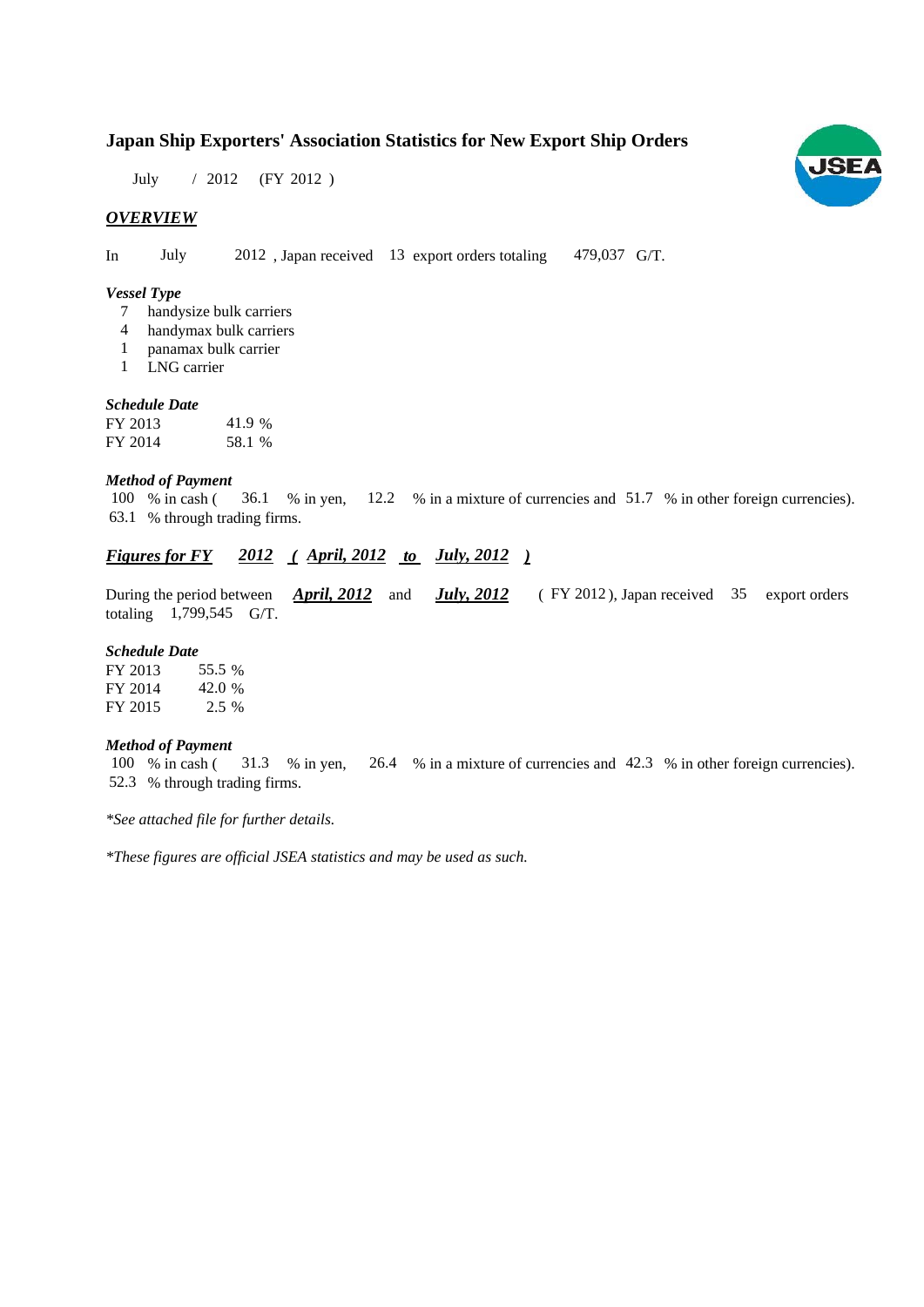## New Export Orders Placed in July 2012 (FY 2012) Based on Fiscal Year

| Description           |     | Apr 11 to Mar 12 |           | March 2012 |     | April 2012 |     | May 2012 |     | June 2012 |     | July 2012 |     | Apr 12 to Jul 12 |     | Jan 12 to Jul12 |  |
|-----------------------|-----|------------------|-----------|------------|-----|------------|-----|----------|-----|-----------|-----|-----------|-----|------------------|-----|-----------------|--|
|                       | No. | G/T              | No.       | G/T        | No. | G/T        | No. | G/T      | No. | G/T       | No. | G/T       | No. | G/T              | No. | G/T             |  |
| <b>General Cargos</b> |     | 672.972          |           | 59,500     |     |            |     |          |     |           |     |           |     |                  |     | 120,550         |  |
| <b>Bulk Carriers</b>  | 176 | 6,650,098        | 16        | 682,458    |     | 468.768    |     | 85,570   |     | 81,070    | 12  | 341,037   | 28  | 976.445          | 65  | 2,570,293       |  |
| Tankers               |     | 455.236II        |           | 376,100    |     | 47,000     |     | 219,800  |     | 418,300   |     | 138,000   |     | 823,100          |     | 1,276,236       |  |
| Combined Carriers     |     |                  |           |            |     |            |     |          |     |           |     |           |     |                  |     |                 |  |
| <b>Others</b>         |     | 302,200          |           |            |     |            |     |          |     |           |     |           |     |                  |     |                 |  |
| Total                 | 198 | 8,080,506        | $\bigcap$ | ,118,058   | 10  | 515,768    |     | 305,370  |     | 499,370   | 13  | 479,037   | 35  | 1,799,545        | 80  | 3,967,079       |  |
| FY 2012 / FY 2011 (%) |     | $* 65.1$         |           | 108.6      |     | 56.5       |     | 55.4     |     | 91.5      |     | 99.0      |     | 72.2             |     | $** 71.5$       |  |
| In CGT                |     | 3,929,443        |           | 454,005    |     | 222,809    |     | 120,200  |     | 280,129   |     | 279,496   |     | 902,634          |     | 1,833,298       |  |

*Figures for shipbuilding orders of 500 G/T and over for export as steel vessels placed with JSEA members are covered.*

\*FY 2011/FY2010

\*\*Calendar Year 2012

JSEA (August 2012)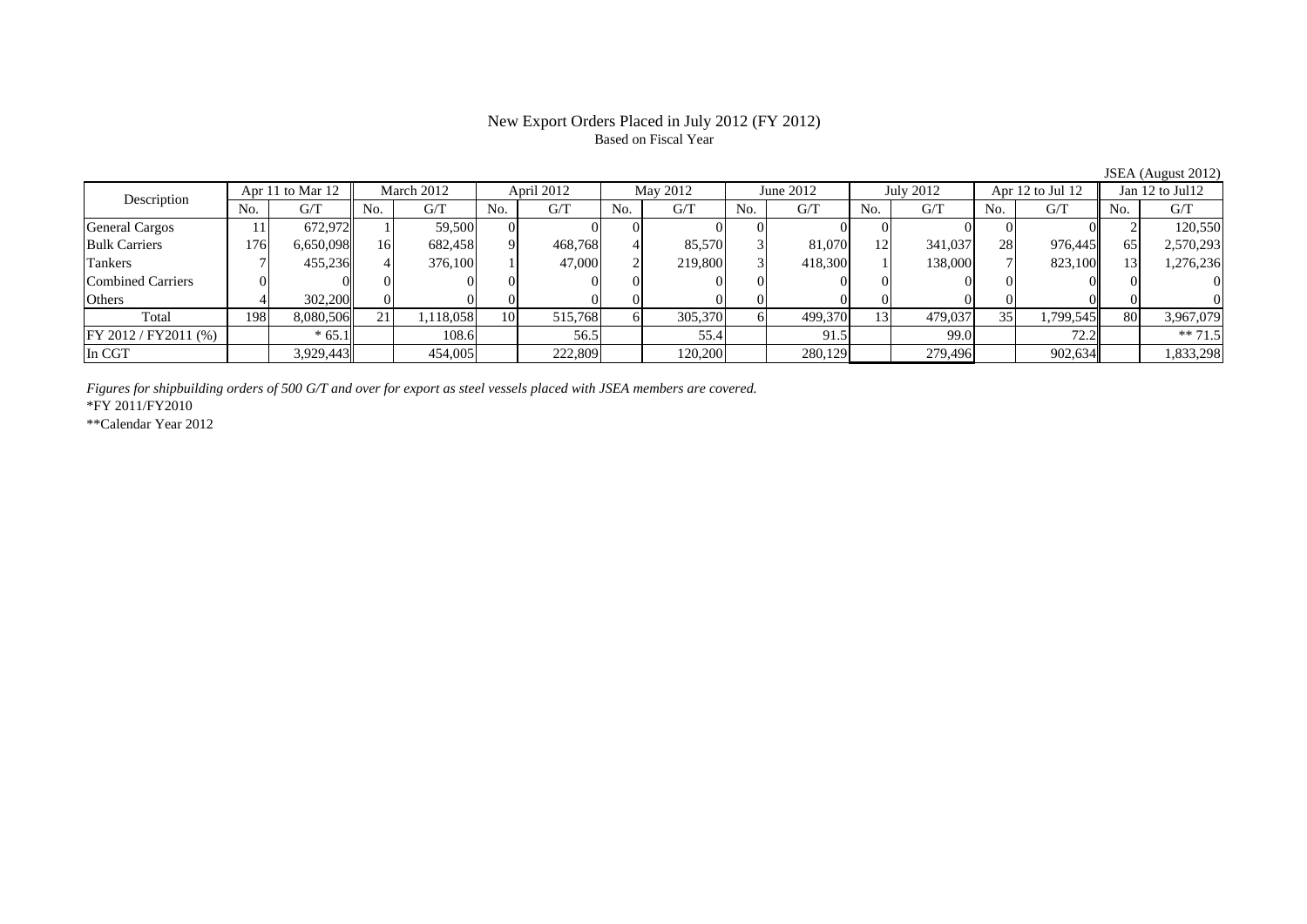## Export Ships Delivered in July 2012 (FY 2012) Based on Fiscal Year

|                                 |     |            |     |            |     |           |     |           |     |           |           |                  |     |                      |            | 1.148      |
|---------------------------------|-----|------------|-----|------------|-----|-----------|-----|-----------|-----|-----------|-----------|------------------|-----|----------------------|------------|------------|
| Apr 11 to Mar 12<br>Description |     | March 2012 |     | April 2012 |     | May 2012  |     | June 2012 |     | July 2012 |           | Apr 12 to Jul 12 |     | Jan $12$ to Jul $12$ |            |            |
|                                 | No. | G/T        | No. | G/T        | No. | G/T       | No. | G/T       | No. | G/T       | No.       | G/T              | No. | G/T                  | No.        | G/T        |
| <b>General Cargos</b>           | 19  | 1,008,576  |     |            |     | 60,131    |     | 138.687   |     | 353,113   |           |                  |     | 551,931              |            | 784.613    |
| <b>Bulk Carriers</b>            | 279 | 11,594,200 | 31  | .532,085   | 33  | 1,392,556 | 24  | 995,209   | 30  | 1,239,084 | 26        | 1,261,984        | 113 | 4,888,833            | 205        | 8,868,058  |
| <b>Tankers</b>                  | 55  | 3,325,557  |     | 220,849    |     | 333,984   |     | 156,975   |     | 412,343   |           | 69.164           |     | 972.466              | 24         | 1,367,277  |
| <b>Combined Carriers</b>        |     |            |     |            |     |           |     |           |     |           |           |                  |     |                      |            |            |
| Others                          |     |            |     |            |     |           |     | ΩL        |     |           |           |                  |     |                      |            |            |
| Total                           | 353 | 15,928,333 | 36  | .752,9341  | 39  | .786,671  | 27  | .290,871  |     | 2,004,540 | <b>28</b> | 1,331,148        | 135 | 6,413,230            | <b>240</b> | 11,019,948 |
| FY 2012 / FY 2011 (%)           |     | $*92.8$    |     | 98.1       |     | 139.6     |     | 92.0      |     | 133.1     |           | 131.1            |     | 123.2                |            | $** 106.7$ |
| In CGT                          |     | 7,084,729  |     | 747,952    |     | 778,815   |     | 553,417   |     | 874,959   |           | 551,308          |     | 2,758,499            |            | 4,827,602  |

*Deliveries of new shipbuilding orders of 500 G/T and over for export as steel vessels placed with JSEA members are covered.*

\*FY 2011/FY2010

\*\*Calendar Year 2012

JSEA (August 2012)